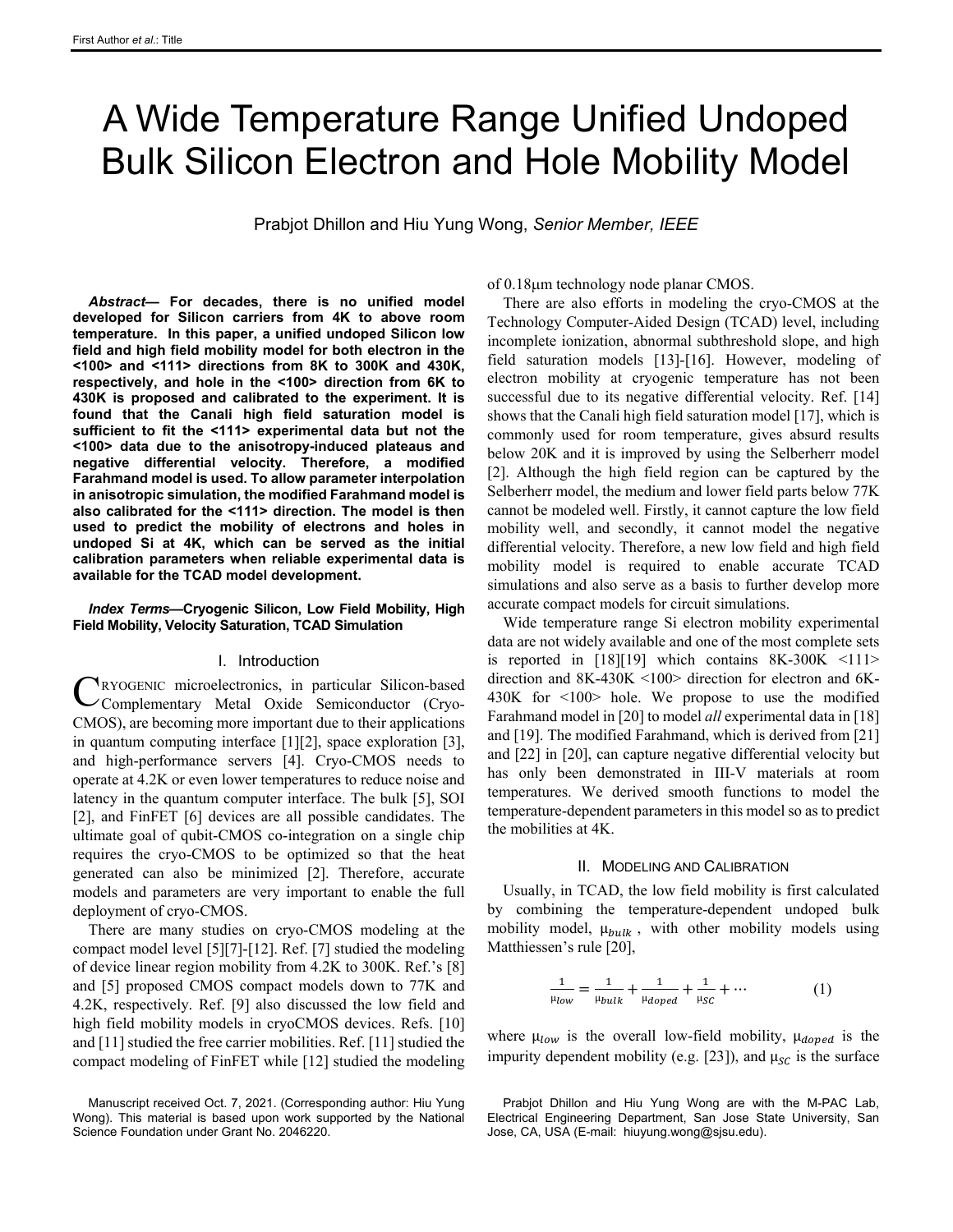scattering mobility, which can be due to various scattering mechanisms such as surface roughness and surface phonon scatterings (e.g. [\[24\]\)](#page-4-16) or remote Coulomb scattering in high-κ dielectric (e.g. [\[25\]\)](#page-4-17). *Such a framework allows the flexibility to add novel scattering mechanisms in novel transistors.*

The final field-dependent mobility is then evaluated based on  $\mu_{low}$  by using various high field saturation models (e.g. [\[17\]\[21\]\)](#page-4-9). In this paper, the mobility model proposed has a separable  $\mu_{low}$  part accounting only for the undoped bulk mobility (i.e. the first term in (1)) and is readily integrated into any TCAD simulator.

As a first step of the calibration, carrier velocity,  $v$ , vs. electric field,  $E$ , experimental data are digitized from [\[18\]](#page-4-10) (for hole  $\le$ 110> and electron  $\le$ 111>) and [\[19\]](#page-4-12) (for electron  $\le$ 100>) and the effective mobility,  $\mu$ , is calculated as  $\mu = \nu/E$ . To fit the electron  $\leq$ 112 data, it is found that it is adequate to use the Canali model [\[17\],](#page-4-9)

$$
\mu = \mu_{low} \left( 1 + \left( \frac{\mu_{low} E}{v_{sat}} \right)^{\beta} \right)^{-\frac{1}{\beta}} \tag{2}
$$

where  $\mu_{low}$ ,  $v_{sat}$ , and  $\beta$  are temperature-dependent parameters. We have derived a unified set of temperature-dependent parameters and their equations are shown in Table I. Note that for the Canali model,  $β_{sat} =1, T_0 =130, b =3, β_0 =0.4$ . Fig. 1 shows the calibration results of the <111> electron mobility. It shows that it can capture a wide temperature range. Since  $\mu_{low}$ and  $v_{sat}$  have direct physical meanings, they are calibrated



Fig. 1. <111> electron velocity as a function of electric field at 8K, 20K, 45K, 77K, 110K, 160K, 220K, 245K, 300K, 370K, and 430K. Continuous lines: Model; Dots: Experiment [\[18\].](#page-4-10) Orange dashed line: 4K predicted by the models. Top: Canali mode[l \[17\].](#page-4-9) Bottom: Modified Farahmand.

TABLE I TEMPERATURE DEPENDENT PARAMETERS OF FARAHMAND MODEL (WIDE TEMPERATURE RANGE)

| <b>Equations and Parameters</b>                                                                                                                                                                       |                     |
|-------------------------------------------------------------------------------------------------------------------------------------------------------------------------------------------------------|---------------------|
| $\mu_{low} + \mu_1 \left(\frac{E}{E_0}\right)^{\alpha} + v_{sat} \frac{E^{\beta-1}}{E^{\beta}}$<br>$\mu =$                                                                                            | (3)<br>[20]<br>[21] |
| $1+\gamma\left(\frac{E}{E_0}\right)^{\alpha}+\left(\frac{E}{E_1}\right)^{\beta}$                                                                                                                      |                     |
| $u_{low} = A T^{-\gamma}$                                                                                                                                                                             | (4)<br> 18          |
| $A = 2.36e7, 2.36e7, 1.35e8; \gamma = 1.7, 1.7, 2.2$                                                                                                                                                  |                     |
| $v_{sat} = v^*/\left(1 + Ce^{\frac{T}{\Theta}}\right)$                                                                                                                                                | (5)<br>[18]         |
| $v^* = 2.4e7, 2.4e7, 2.3e7;$ $C = 0.8, 0.8, 1.1;$ $\Theta = 600, 600, 600$                                                                                                                            |                     |
| $\mu_1 = (1 - \tanh((T - T_0)/T_1))/(2k)$                                                                                                                                                             | (6)                 |
| $T_0$ = 50,50,15; $T_1$ = 65,65,100; $k$ = 2900,2900,3000                                                                                                                                             |                     |
| $\alpha = \alpha_{\text{sat}}(T/T_0)/(1+(T/T_0)^a)^{1/a} + \alpha_0$<br>$\alpha_{\text{sat}}$ = 2.5, 2.54, 2.54; T <sub>0</sub> = 80, 98, 98; a = 6, 8, 8; $\alpha_0$ = 1.05, 1, 1                    | (7)                 |
| $\beta = \beta_{sat}(T/T_0)/(1+(T/T_0)^b)^{1/b} + \beta_0^*$<br>$\beta_{\text{sat}}$ = 2.8, 2.5, 2.5; T <sub>0</sub> = 85, 120, 120; b = 5, 4, 4; $\beta_0$ = 1.8, 2.2, 2.2                           | (8)                 |
| $\gamma = (k \tanh((T - T_0)/T_1) + 1) + \gamma_0$<br>$k = 0.6, 0.59, 1.64;$ T <sub>0</sub> = 50,50,47.81; T <sub>1</sub> = 50,4,19.5;<br>$y_0 = 1.7, 1.7, 1.47$                                      | (9)                 |
| $E_0 = E_{sat}(tanh((T-T_3)/T_0) + 1)(tanh((T/T_1)^p)) \times$                                                                                                                                        | (10)                |
| $(1 - Aexp(- T - T_2 /s))$<br>$E_{\text{sat}} = 800,570,300; T_0 = 33.3,60.3,83; T_1 = 5,18,120;$<br>$T_2$ = 125,123,160; $T_3$ = 125,123,90; $p = 2,1,0.8$ ; $A = 2,1,-0.4$ ;<br>$s = 1.67, 6, 33.3$ |                     |
| $\overline{E_1} = e_1 e^{\frac{e_2 T}{T_1}} (tanh((T-T_0)/T_1) - 1) +$                                                                                                                                | (11)                |

 $e_1 = -1.725, -35, -28; e_2 = 0.0441, 0.0158, 0.0157;$  $I_1 = 1.5, 0.5, 0.7; I_2 = 340, 475, 240; T_0 = 130, 200, 190; T_1 = 1, 1, 1$ Parameters are given in the order of <111> electron, <100> electron and <100> hole. T is the temperature in kelvin.  $T_0$ ,  $T_1$ ,  $T_2$ , and  $T_3$  have the unit of kelvin. Centimeter is used as the length unit and the rest are in SI. The units of the rest of the parameters have the natural units to match the dimensions.  $*\beta$  for the Canali model uses the same equation but the parameters are shown in the main text after (2). Eq. (6) to (11) are developed in this paper.

 $(I_1T + I_2)(\tanh((T - T_0)/T_1) + 1)$ 

using the well-known equations in [\[18\]](#page-4-10) with parameters such that the temperature-dependent low field mobility and saturation velocity matches the experimental results. Electron  $\mu_{low}$  and  $v_{sat}$  are expected to be isotropic in silicon and thus they are the same in both  $\langle 100 \rangle$  and  $\langle 111 \rangle$  directions. However, at low temperature and medium electric field, the negative differential velocity with respect to electric field appears in <100> direction because electrons transporting at the transverse valleys are heated up and repopulate in the heavier longitudinal value [\[18\].](#page-4-10) This does not happen in  $\leq$ 111 $>$  due to symmetry and does not happen at the low field due to lack of intervalley scattering and neither at the high field due to sufficient intervalley scattering. This cannot be modeled by the Canali model. Therefore, we used a modified Farahmand model from [\[20\]](#page-4-11)

$$
\mu = \frac{\mu_{low} + \mu_1 \left(\frac{E}{E_0}\right)^{\alpha} + \nu_{sat} \frac{E^{\beta - 1}}{E_1^{\beta}}}{1 + \gamma \left(\frac{E}{E_0}\right)^{\alpha} + \left(\frac{E}{E_1}\right)^{\beta}}
$$
(3)

where  $\mu_1$ ,  $\alpha$ ,  $\beta$ ,  $\gamma$ ,  $E_0$ , and  $E_1$  are parameters and we have derived the parameter equations and calibrated the parameters as shown in Table I.  $\mu_{low}$  and  $\nu_{sat}$  share the same values as in the Canali model. As shown in Fig. 2, the model can capture the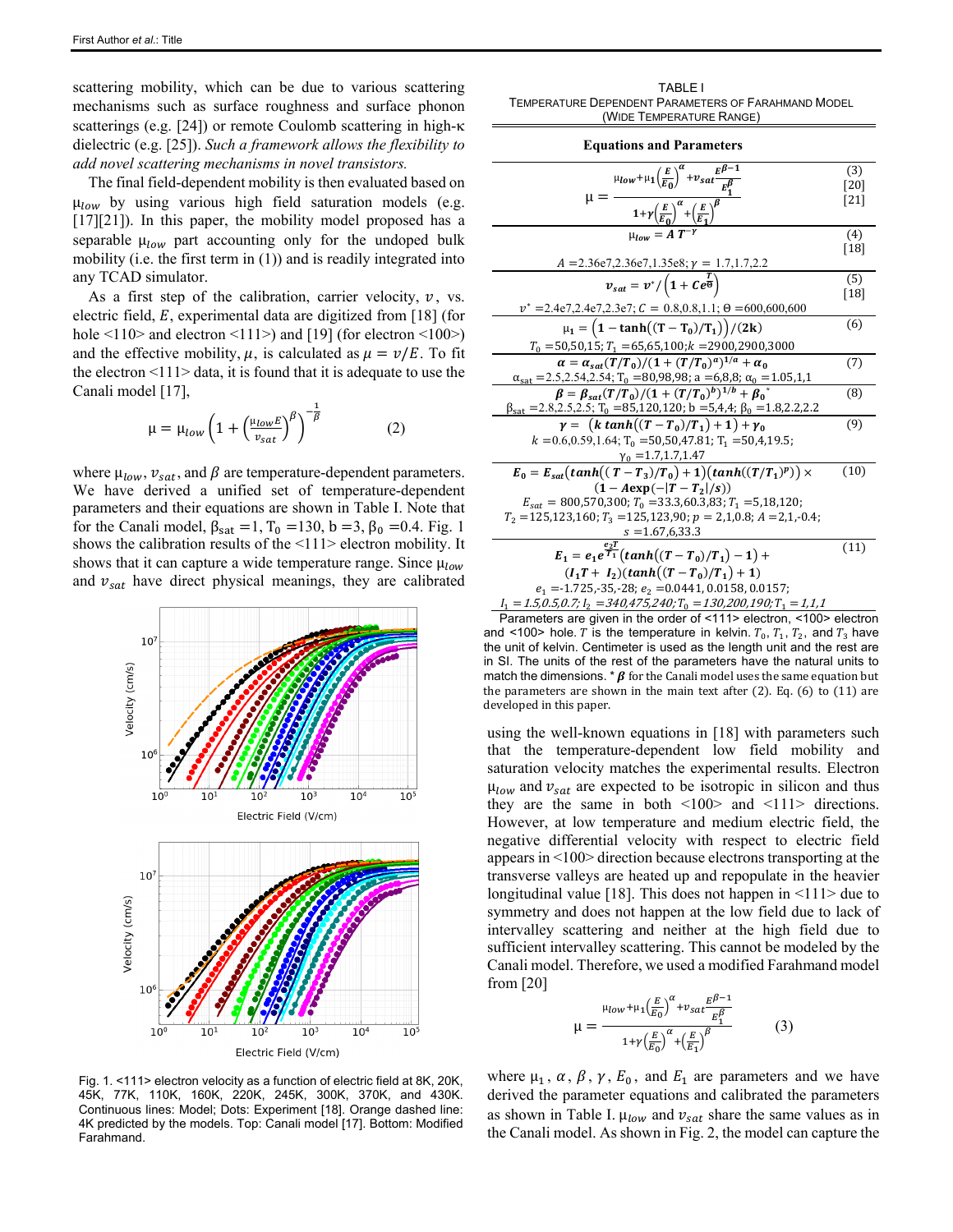transition from a deep slope to a plateau at a medium electric field in the curves when the temperature is reduced to 45K.



Fig. 2. <100> electron velocity as a function of electric field at 8K, 20K, 45K, 77K, 110K, 160K, 245K, and 300K. Continuous lines: Model; Dots: Experiment [\[19\].](#page-4-12) Orange dashed line: 4K predicted by the Modified Farahmand model.

To allow interpolation between <100> and <111> directions in TCAD simulation, the <111> electron mobility is also calibrated using the Farahmand model and shown in Fig. 1. Overall, it gives a better fitting compared to using the Canali model, particularly in the high field part.

The hole velocity also exhibits a flat plateau at low temperature  $( $30K$ )$  and medium electric field in the  $$100$$ direction. By using the same set of equations, the experimental data can be fitted well also (Fig. 3). Note that there is no hole velocity saturation data in the literature below 300K. The  $v_{sat}$ parameters for the hole in (5) in Table I are derived so that it matches high-temperature experimental data [\[17\]](#page-4-9) while giving a smooth curve. Therefore, hole parameters in (4) are obtained as a part of the overall calibration. Also note that at T<24K, the hole low field mobilities start deviating from theory. This is due to the background impurities  $(\leq 10^{12} \text{cm}^{-3})$  [\[18\].](#page-4-10) Hence, to fit the 6K data and extrapolate the 4K curve, (3) is not used but  $5 \times 10^5$ cm<sup>2</sup>/Vs and  $7 \times 10^5$ cm<sup>2</sup>/Vs extracted from experimental data with impurities  $\leq 10^{12}$ cm<sup>-3</sup> are used.

#### III. DISCUSSION

In the model development and calibration process, strategies

TABLE II 4K FARAHMAND MODEL PARAMETERS FOR ELECTRONS AND HOLES

| Type | $\mu_{low}$ <sup>#</sup> $v_{sat}$ <sup>*</sup> $\mu_1$ $\alpha$ $\beta$        |  |  | $E_{0}$ | $E_{1}$ |  |
|------|---------------------------------------------------------------------------------|--|--|---------|---------|--|
|      | e111 2.24 1.33 1408 1.17 1.93 2.06 0.72 4.12                                    |  |  |         |         |  |
|      | e100 2.24 1.33 2333 1.10 2.28 2.11 4.72 76.6                                    |  |  |         |         |  |
|      | h100 0.7 1.09 1664 1.10 2.28 0.87 4                                             |  |  |         | -60     |  |
|      | $\#$ ×10 <sup>6</sup> *×10 <sup>7</sup> . All units are the same as in Table I. |  |  |         |         |  |

are used to avoid overfitting and to capture the physics as much as possible. Firstly, the Farahmand model which has been proven to be useful in modeling negative differential velocity in III-V materials is used. This model is also proven to be suitable for TCAD simulation. Secondly,  $\mu_{low}$  and  $v_{sat}$  which have direct physical meanings are kept as they are and calibrated to experimental data whenever available. Thirdly, differentiable equations are used to model the temperaturedependent parameters, and efforts are made to ensure them to be monotonic. The ability of the Farahmand model to model the <111> electron experimental result as well as the Canali model in Fig. 1 shows that it probably is not overfitted. With confidence in the parameter equations, the 4K velocity vs. field curves are predicted and plotted as the orange dashed curves in Figs. 1-3 and the parameters are shown in Table II. Although there is a difference between the 4K curves predicted by the Farahmand model and the Canali model in Fig. 1, the difference is less than 20% for  $E > 100$ V/cm.

In TCAD, the proposed model will be very useful for selfheating simulations where the device temperature is nonuniform spatially. For a device operating under normal conditions (e.g. interface electronics for quantum computing), it is expected that the temperature range within one single device should not exceed the 4K-40K range. Therefore, another set of parameters with the same models is proposed to provide a better fit to the experimental data  $\leq$  45K. Table III shows the parameters. Fig. 4 and Fig. 5 show the fitting results for <100> electron and <100> hole mobilities, respectively. It is found that the fitting can much better if it is not required to fit the whole range of temperature to up to 400K. Particularly, the negative differential velocity of <100> electron at 8K and the flat plateau of <100> hole at 6K can be captured very well.

If the device operates in a very wide temperature range (e.g. 4K to 400K) within the device dimension, although the





Fig. 3. <100> hole velocity as a function of electric field at 6K, 24K, 30K, 45K, 77K, 110K, 160K, 200K, 245K, 300K, 370K, and 430K. Continuous lines: Model; Dots: Experiment [\[18\].](#page-4-10) Orange dashed line: 4K predicted by the Modified Farahmand model.

Fig. 4. <100> electron velocity as a function of electric field at 8K, 20K, and 45K using the parameters in Table III. Continuous lines: Model; Dots: Experiment [\[19\].](#page-4-12)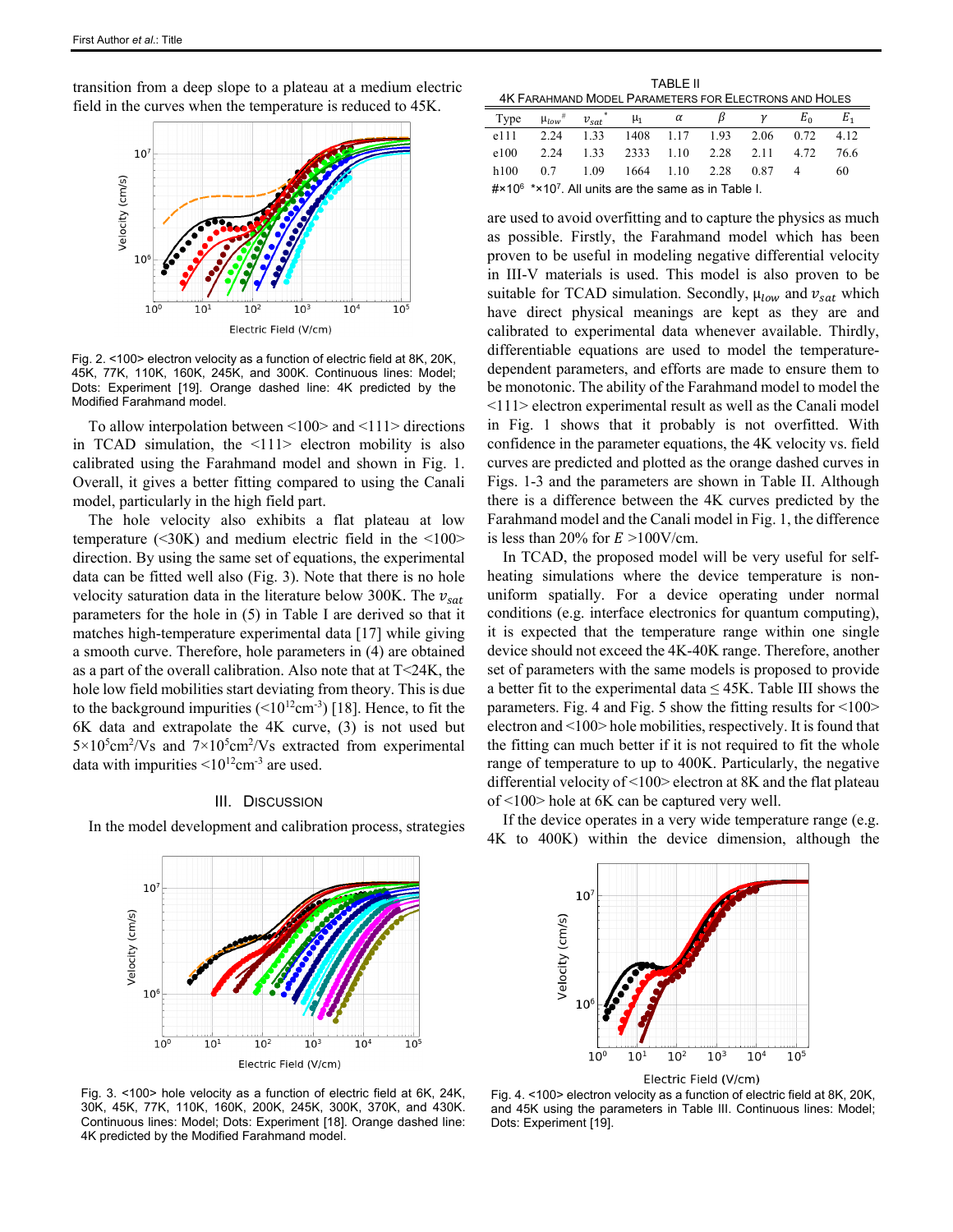

Fig. 5. <100> hole velocity as a function of electric field at 6K, 24K, 30K, and 45K using the parameters in Table III. Continuous lines: Model; Dots: Experimen[t \[18\].](#page-4-10)

parameters in Table I do not capture the negative differential velocity as well, this part of mobility is expected not to be important as the device must be in the high field regime to have serious self-heating.

Finally, we will discuss the parameter fitting process.

Firstly, at low electric fields,  $\mu_{low}$  dominates in (3) as E is TABLE III

| <b>TEMPERATURE DEPENDENT PARAMETERS OF FARAHMAND MODEL</b> |  |
|------------------------------------------------------------|--|
| (NARROWER TEMPERATURE RANGE)                               |  |

| <b>Equations and Parameters</b>                                                                                                                                                         |             |
|-----------------------------------------------------------------------------------------------------------------------------------------------------------------------------------------|-------------|
| $\mu_{low} + \mu_1 \left(\frac{E}{E_0}\right)^{\alpha} + v_{sat} \frac{E^{\beta-1}}{E^{\beta}}$                                                                                         | (3)<br>[20] |
| $\mu = \frac{1 + \gamma \left(\frac{E}{E_0}\right)^{\alpha} + \left(\frac{E}{E_1}\right)^{\beta}}{1 + \gamma \left(\frac{E}{E_0}\right)^{\alpha} + \left(\frac{E}{E_1}\right)^{\beta}}$ | [21]        |
| $u_{low} = A T^{-}$                                                                                                                                                                     | (4)<br>[18] |
| $A = 2.36e7, 2.36e7, 1.35e8; \gamma = 1.7, 1.7, 2.2$                                                                                                                                    |             |
| $v_{sat} = v^*/\left(1 + Ce^{\frac{T}{\Theta}}\right)$                                                                                                                                  | (5)<br>[18] |
| $v^* = 2.4e7, 2.4e7, 2.3e7;$ $C = 0.8, 0.8, 1.1;$ $\Theta = 600, 600, 600$                                                                                                              |             |
| $\mu_1 = (1 - \tanh((T - T_0)/T_1))/(2k)$                                                                                                                                               | (6)         |
| $T_0$ = 50,50,15; $T_1$ = 65,65,100; $k$ = 2900,2900,3000                                                                                                                               |             |
| $\alpha = \alpha_{\rm sat}(T/T_0)/(1+(T/T_0)^a)^{1/a} + \alpha_0$                                                                                                                       | (7)         |
| $\alpha_{\text{sat}} = 2.5,3,1.4; T_0 = 80,110,170; a = 6,10,15;$                                                                                                                       |             |
| $\alpha_0 = 1.05, 1.21, 1.14$                                                                                                                                                           |             |
| $\beta = \beta_{sat}(T/T_0)/(1+(T/T_0)^{b})^{1/b}+\beta_0^{\alpha^2}$                                                                                                                   | (8)         |
| $\beta_{\text{sat}} = 2.8, 5.5, 1.1; T_0 = 85, 230, 140; b = 5, 2, 1.1;$                                                                                                                |             |
| $\beta_0 = 1.8, 2.36, 2.25$                                                                                                                                                             |             |
| $\gamma = (k \tanh((T - T_0)/T_1) + 1) + \gamma_0$                                                                                                                                      | (9)         |
| $k = 0.6, 0.59, 2$ ; T <sub>0</sub> = 50,50,80; T <sub>1</sub> = 50,4,58.8; $\gamma_0$ = 1.7,1.84,1.5                                                                                   |             |
| $E_0 = E_{sat}(tanh((T-T_3)/T_0) + 1)(tanh((T/T_1)^p)) \times$                                                                                                                          | (10)        |
| $(1 - Aexp(- T - T_2 /s))$                                                                                                                                                              |             |
| $E_{\text{sat}} = 800, 560, 535.6; T_0 = 33.3, 64, 57.7; T_1 = 5, 32, 73.2;$                                                                                                            |             |
| $T_2$ = 125, 123, 160; $T_3$ = 125, 110, 105.3; $p = 2,1,0.585$ ;                                                                                                                       |             |
| $A = 2,1,0; s = 1.67,18,100$                                                                                                                                                            |             |
| $E_1 = e_1 e^{\frac{e_2 t}{T_1}} (tanh((T-T_0)/T_1) - 1) +$                                                                                                                             | (11)        |
| $(I_1T + I_2)(tanh((T - T_0)/T_1) + 1)$                                                                                                                                                 |             |
| $e_1 = -1.725, -20, -46.5; e_2 = 0.0441, 0.033, 0.017;$                                                                                                                                 |             |
| $I_1 = 1.5, 0.5, 0.7; I_2 = 340, 475, 240; T_0 = 130, 155, 190; T_1 = 1, 1, 1$                                                                                                          |             |

This table uses the same explanations as in Table I. The equations are the same as those in Table III. Some parameters for <100> electron and <100> hole are modified for better fittings for T≤45K and highlighted in bold. The parameters here should only be used for T≤45K.

small. At medium electric fields, the second term in the numerator of (3) needs to dominate so to capture the negative or near-zero differential velocity. This depends on  $E_0$ ,  $\mu_1$ , and  $\gamma$ , and also on the ratio between  $\mu_1$ , and  $\gamma$ . At high electric fields, the third term needs to dominate so that  $\mu = \frac{v_{sat}}{E}$  at a very high electric field by definition. This is dependent on  $E_1$ . In order to make the third term dominate over the second term,  $\beta$  needs to be larger than  $\alpha$ . This will also determine the flatness of the velocity curves at high electric fields. Each temperature is fitted manually by adjusting the parameters in (3) based on this methodology. In this process, care is taken to make sure there is a smoothness in the parameter values across various temperatures.

After the individual temperature is fitted well with all parameters in (3) showing a smooth trend across various temperatures, more fundamental parameters in (7) to (11) are fitted so that they produce the parameter values fitted for (3).

The fitting is gauged by 3 means. Firstly, it can capture the shape (e.g. negative differential velocity) and trend of the experimental curves well. Secondly, the fundamental parameters in (7) to (11) have reasonable values among electrons and holes (most of them are in the same order of magnitude). Thirdly, the average fitting error, when compared to the experiment, is less than 10%. For example, the average error of Fig. 4 and Fig. 5 are 3.8% and 1.4%, respectively.

## IV. CONCLUSIONS

We have developed and calibrated a unified field-dependent and temperature-dependent mobility model in Silicon for the electron in the <100> and <111> directions and the hole in the <100> direction. The relationship between the carrier mobilities and the electric field is based on the Farahmand model and shown in the carrier velocity-vs-electric field plots. The model is developed such that it can capture the negative differential velocity and the functions are smooth to enable the prediction of the carriers at 4K. This will allow self-heating simulation in TCAD in the cryogenic regime.

#### **REFERENCES**

- <span id="page-3-0"></span>[1] E. Charbon, F. Sebastiano, A. Vladimirescu, H. Homulle, S. Visser, L. Song, and R M. Incandela, "Cryo-CMOS for Quantum Computing," 2016 IEEE International Electron Devices Meeting (IEDM), San Francisco, CA, 2016, pp. 13.5.1-13.5.4, doi: 10.1109/IEDM.2016.7838410.
- <span id="page-3-4"></span>[2] S. J. Pauka, K. Das, R. Kalra, et al., "A cryogenic CMOS chip for generating control signals for multiple qubits," Nat Electron 4, 64–70 (2021). https://doi.org/10.1038/s41928-020-00528-y
- <span id="page-3-1"></span>[3] R. L. Patterson, A. Hammoud, J. E. Dickman, S. Gerber, M. Elbuluk and E. Overton, "Electronics for Deep Space Cryogenic Applications," Proceeding of the 5th European Workshop on Low Temperature Electronics, Grenoble, France, 2002, pp. 207-210, doi: 10.1109/WOLTE.2002.1022482.
- <span id="page-3-2"></span>[4] H. L. Chiang et al., "Cold CMOS as a Power-Performance-Reliability Booster for Advanced FinFETs," 2020 IEEE Symposium on VLSI<br>Technology, 2020, pp. 1-2, doi: Technology, 2020, pp. 1-2, doi: 10.1109/VLSITechnology18217.2020.9265065.
- <span id="page-3-3"></span>[5] A. Beckers, F. Jazaeri and C. Enz, "Cryogenic MOS Transistor Model," in IEEE Transactions on Electron Devices, vol. 65, no. 9, pp. 3617-3625, Sept. 2018, doi: 10.1109/TED.2018.2854701.
- <span id="page-3-5"></span>[6] L. -J. Fan et al., "Cryogenic Characterization of Nano-scale Bulk FinFETs," 2020 IEEE 15th International Conference on Solid-State &